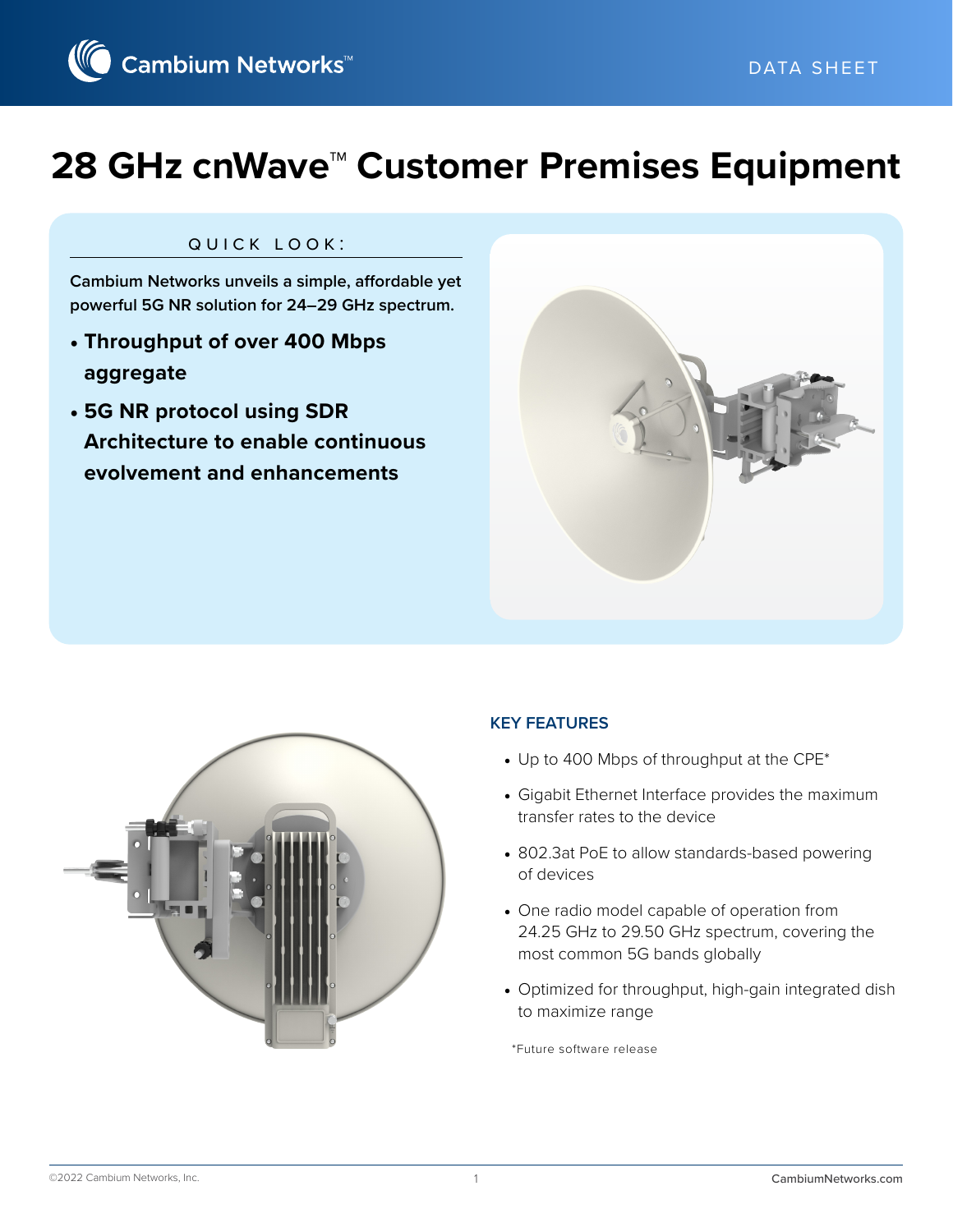

# 28 GHz cnWave Customer Premises Equipment

# Specifications

| <b>Product Model Numbers</b>               |                                                                                               | <b>Spectrum</b>        |                               |
|--------------------------------------------|-----------------------------------------------------------------------------------------------|------------------------|-------------------------------|
| <b>CPE Radio</b>                           | C280500C001A                                                                                  | <b>Frequency Range</b> | 24.25-29.50 GHz               |
| <b>Antenna Assembly</b>                    | C280500D001A                                                                                  | <b>Channel Width</b>   | 50, 56, 100, 112 MHz channels |
|                                            |                                                                                               |                        |                               |
| Interface                                  |                                                                                               |                        |                               |
| <b>MAC (Media Access Control)</b><br>Layer | 5G NR Air Interface                                                                           |                        |                               |
| <b>Physical Layer</b>                      | OFDM                                                                                          |                        |                               |
| <b>Ethernet Interface</b>                  | 100/1000BaseT, full duplex, rate auto negotiated (802.3 compliant)                            |                        |                               |
| <b>Protocols Used</b>                      | IPv4, UDP, TCP, IP, ICMP, SNMP                                                                |                        |                               |
| <b>Network Management</b>                  | IPv4/IPv6 (dual stack), HTTP, HTTPS, Telnet, FTP, SNMPv2c and v3, Cambium Networks cnMaestro™ |                        |                               |
| <b>VLAN</b>                                | 802.1ad (DVLAN Q-inQ), 802.1Q with 802.1p priority, dynamic port VID                          |                        |                               |

| <b>Security</b> |                                                                   |
|-----------------|-------------------------------------------------------------------|
| Encryption      | FIPS-197 128-bit AES.                                             |
|                 | 256-bit AES (Requires Optional License for attached Access Point) |

| Performance                        |                        |                            |                  |                            |  |
|------------------------------------|------------------------|----------------------------|------------------|----------------------------|--|
| <b>Channel Size</b>                | <b>DL MCS</b>          | <b>DL Sensitivity (dB)</b> | <b>UL MCS</b>    | <b>UL Sensitivity (dB)</b> |  |
| <b>112 MHz</b>                     | <b>MCS 24</b>          | $-98.5$                    | <b>MCS 23</b>    | $-78.7$                    |  |
|                                    | MCS 6                  | $-118.1$                   | MCS <sub>6</sub> | $-98.2$                    |  |
| 56 MHz                             | <b>MCS 22</b>          | $-98.4$                    | <b>MCS 22</b>    | $-82.7$                    |  |
|                                    | MCS <sub>6</sub>       | $-119.2$                   | MCS <sub>6</sub> | $-101.2$                   |  |
| <b>Maximum EIRP</b>                | $+48$ dBm              |                            |                  |                            |  |
| <b>Hybrid ARQ</b>                  | Yes, DL and UL         |                            |                  |                            |  |
| <b>Maximum Deployment</b><br>Range | Up to 5 km (3.2 miles) |                            |                  |                            |  |
| Latency                            | 1-2 ms, typical        |                            |                  |                            |  |
| <b>Quality of Service</b>          | Four levels            |                            |                  |                            |  |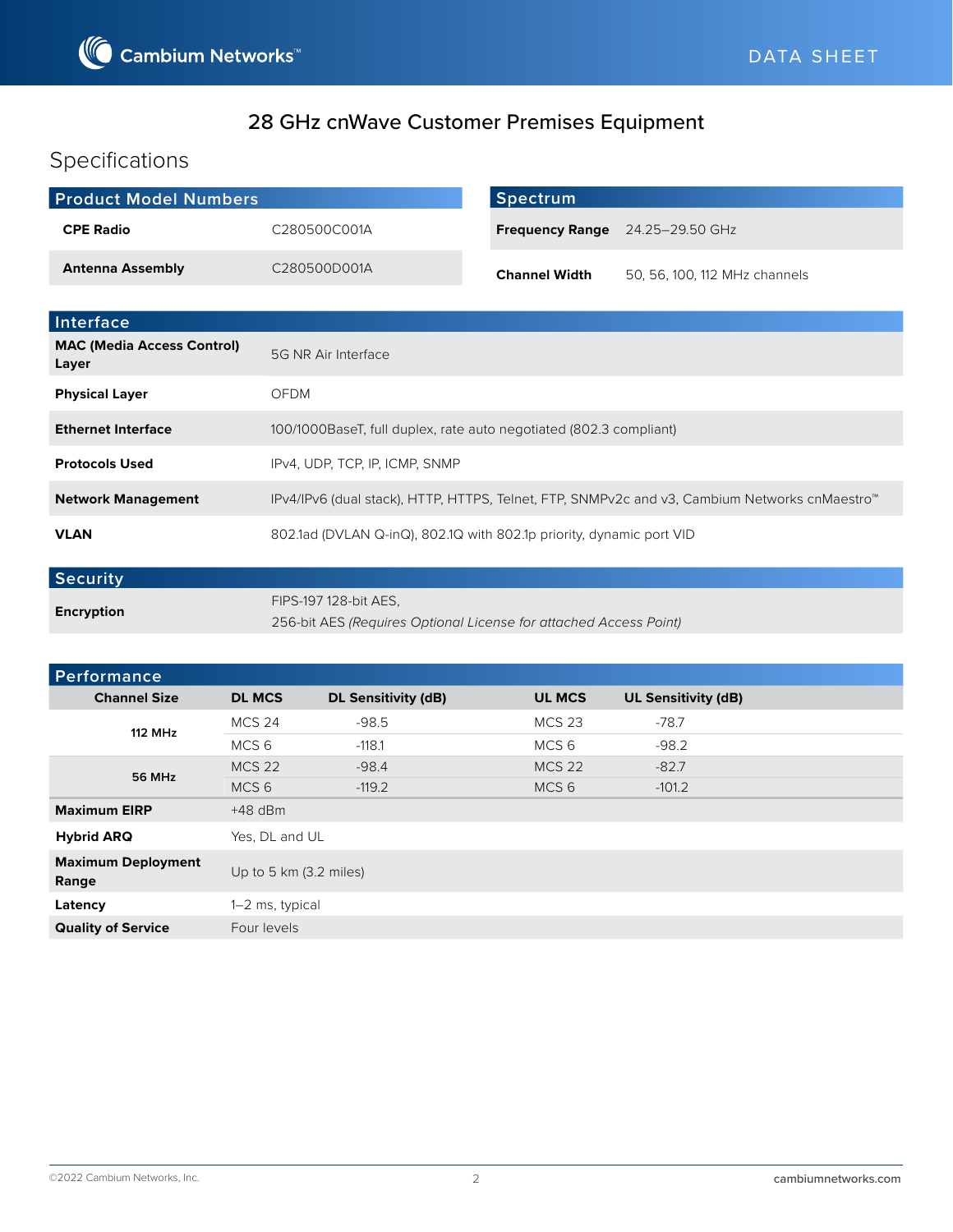

# 28 GHz cnWave Customer Premises Equipment

| <b>Antenna</b>                      |                                                                                                                                                  |
|-------------------------------------|--------------------------------------------------------------------------------------------------------------------------------------------------|
| <b>Antenna Connection</b>           | Integrated Reflector Dish                                                                                                                        |
| <b>Integrated Antenna Peak Gain</b> | 36 dBi                                                                                                                                           |
| <b>Beam width - Azimuth</b>         | $2^{\circ}$                                                                                                                                      |
| <b>Beam width - Elevation</b>       | $2^{\circ}$                                                                                                                                      |
| Physical                            |                                                                                                                                                  |
| <b>Mean Time Between Failure</b>    | > 40 years                                                                                                                                       |
| <b>Environmental</b>                | <b>IP67, IP66</b>                                                                                                                                |
| <b>Temperature / Humidity</b>       | -40°C to 60°C (-40°F to 140°F), 100% non-condensing                                                                                              |
| Weight                              | Dish + Radio: 3.8 kg (8.4 lbs); with Precision bracket: 6.5 kg (14.3 lbs)                                                                        |
| <b>Wind Loading - Front Facing</b>  | @ 145 km/h (90 mph): < 207 N                                                                                                                     |
|                                     | @ 200 km/h (124 mph): < 395 N                                                                                                                    |
| <b>Dimensions</b>                   | <b>Radio only:</b> $34 \times 14 \times 8$ cm (13.9 $\times$ 5.5 $\times$ 3.1 in.)<br>Assembled unit: 46 cm (18.1") diameter, 24 cm (9.4") depth |
| <b>Power Consumption</b>            | 20W maximum                                                                                                                                      |
| <b>Input Voltage</b>                | 40-60 VDC                                                                                                                                        |
| <b>Mounting Brackets</b>            | C000000159A - 28 GHz cnWave Precision Bracket Kit                                                                                                |

| . | C000000160A - 28 GHz cnWave Fine Adjust Bracket Kit |  |  |  |
|---|-----------------------------------------------------|--|--|--|
|---|-----------------------------------------------------|--|--|--|

| <b>Certifications</b> |                                    |
|-----------------------|------------------------------------|
| <b>ISED Canada</b>    | RSS-191. SRSP 342.25 & SRSP 325.25 |
| <b>FCC</b>            | CFR47 Part 101 & CFR47 Part 30     |
| CF.                   | EN 302 326-2, v2.1.0               |